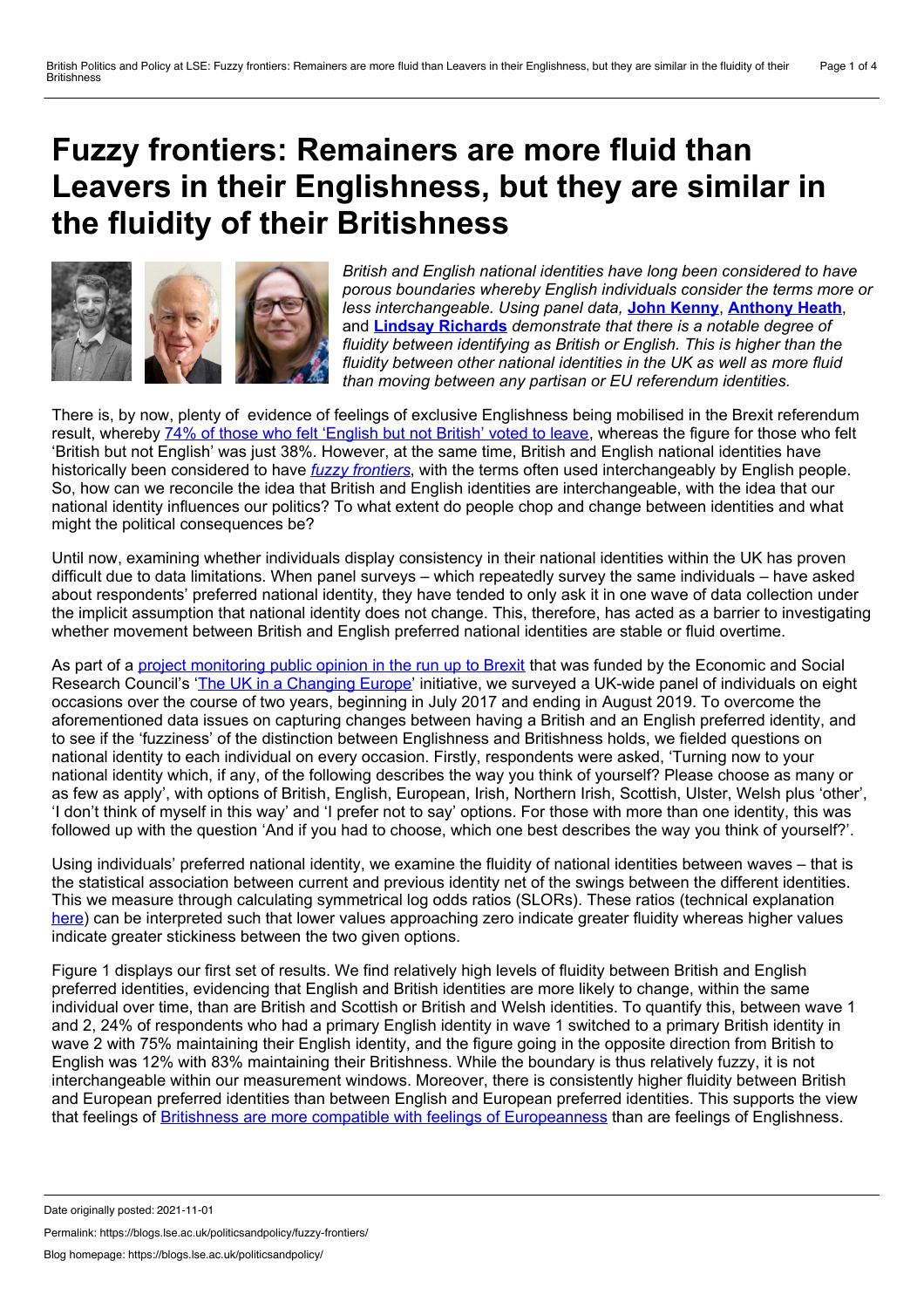In addition, we explored the link between fluidity and Brexit preferences. We found that individuals with a preferred English identity who would vote Remain if another referendum were to be held are much more fluid in their Englishness in subsequent waves than those with an English identity who would vote leave. It suggests a kind of dissonance between having a preferred English identity and being on the Remain side of the referendum debate.



**Figure 1:** Fluidity of National Identity with 95% Confidence intervals (2017-2019)

Note: The SLORs should be interpreted so that higher numbers indicate higher 'stickiness' while low numbers indicate more fluidity.

Finally, we compare the fluidity seen been British and English preferred identities to the benchmarks of the fluidity between partisan identities (Figure 2) as well as the newly emerged EU referendum identities (Figure 3). While we know from previous research that Remain and Leave [identities](https://ukandeu.ac.uk/wp-content/uploads/2019/01/Public-opinion-2019.pdf) are quite fixed, it is quite stark that even the partisan identities that display the greatest fluidity during this timeframe (for example Labour/Liberal Democrat or Conservative/UKIP) are much less fluid at all time points than the level of fluidity between British and English preferred identities. This underscores the relative fluidity of the boundary between British and English identities

Date originally posted: 2021-11-01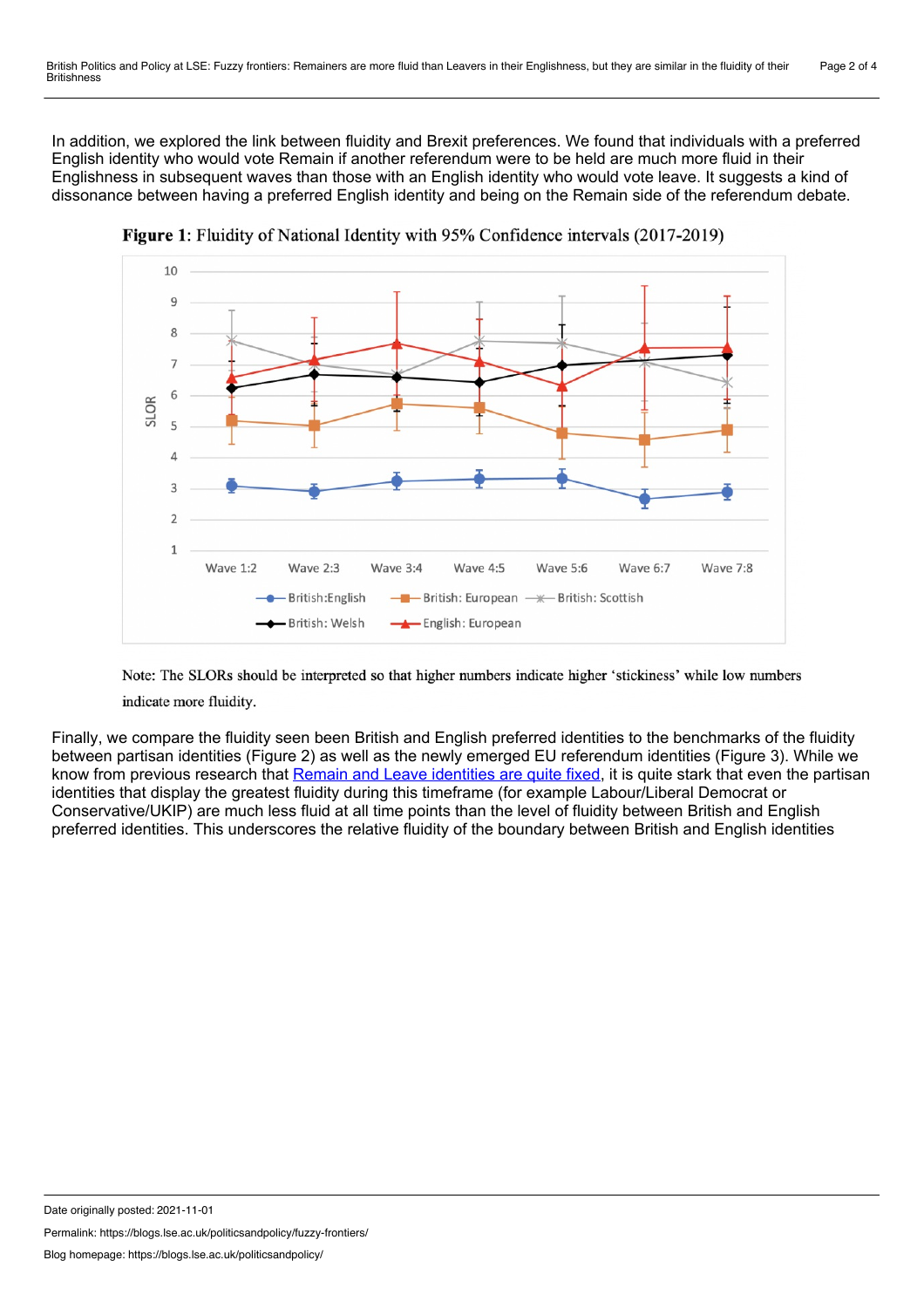

Figure 2: Fluidity of partisanship with 95% Confidence Intervals (2017-2019)

Note: The SLORs should be interpreted so that higher numbers indicate higher 'stickiness' while low numbers indicate more fluidity.



Figure 3: Fluidity of EU referendum identity with 95% Confidence Intervals (2017-2019)

Note: The SLORs should be interpreted so that higher numbers indicate higher 'stickiness' while low numbers indicate more fluidity.

Date originally posted: 2021-11-01